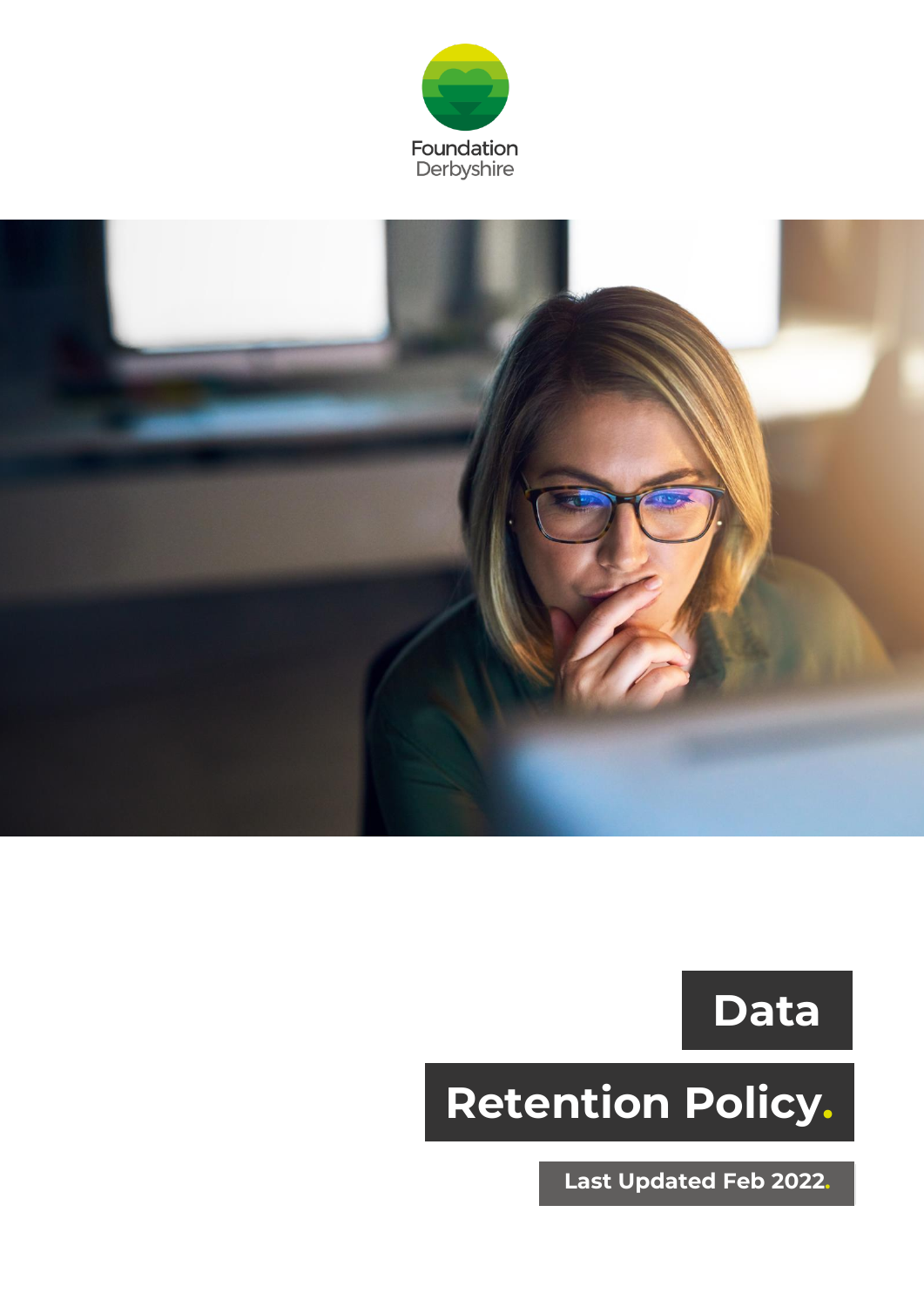### **Grant Applicants.**

**Our Trustees note that the Foundation has an identified Legitimate Interest, which is the lawful basis for processing data about our Grants Applicants and Referees.**

Our grant-making is our core charitable activity and our use of accumulated databased knowledge is key to our ability to work effectively and carry out the due diligence needed to safeguard the assets and reputation of Foundation Derbyshire and our donors.

We collect the information described below, in order to solicit and process applications for grants from the Foundation.

We hold data on those who apply to Foundation Derbyshire for grants, whether on behalf of an organisation or personally.

## **Individual Grant Applicants.**

We collect the following classes of information from individuals applying for grants on behalf of themselves:

- Name(s) and address, email, phone number and other relevant contact details and communication preferences
- Purpose and details about an application for a grant
- Any other information needed for the assessment of a grant which may include financial, family, education and employment information
- Details about any grant which was made
- Information about our relationship with you, correspondence, meeting notes, attendance at events etc.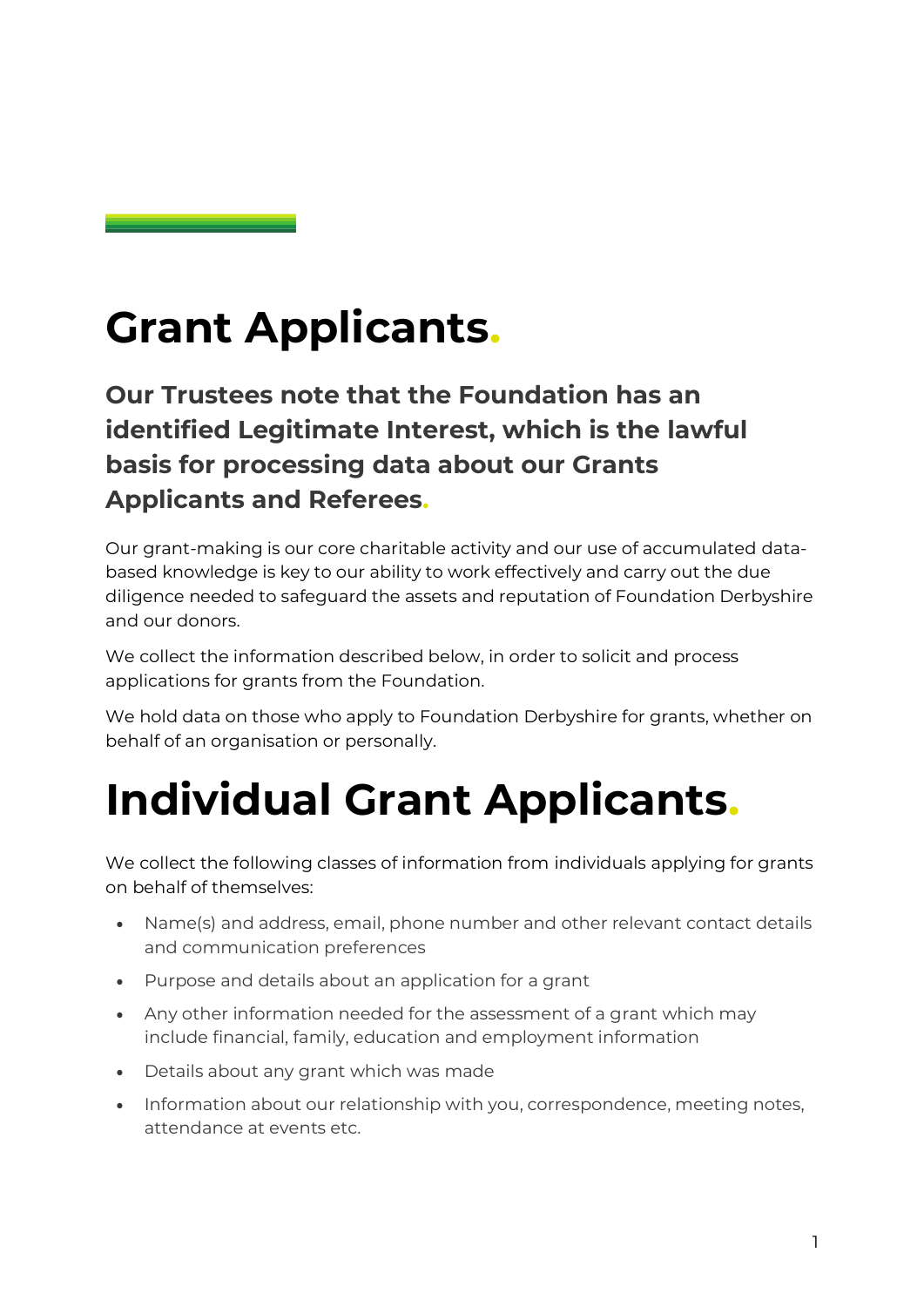#### **Length of Retention of Your Data.**

We will keep grant applicant data for 7 years after the grant has been completed (e.g. once the grant is reported on and complete). After this time, unless we have had further correspondence from you indicating a desire to re-apply for funding, contact information and individual personal data will be deleted.

#### **Sensitive Personal Information.**

Data Protection Law recognises that some categories of personal information are more sensitive. Sensitive Personal Information can include information about a person's health, race, ethnic origin, sexual orientation or religious beliefs.

For the purpose of grants made to individuals, we may sometimes receive sensitive personal information about the recipient.

We will only use this information:

- For the purposes of assessing and processing the grant with our staff and panel members
- We will not pass on your details to anyone else without your express permission

Sensitive personal information will be treated with extra care and security and will be deleted as soon as the processing of the grant has been completed.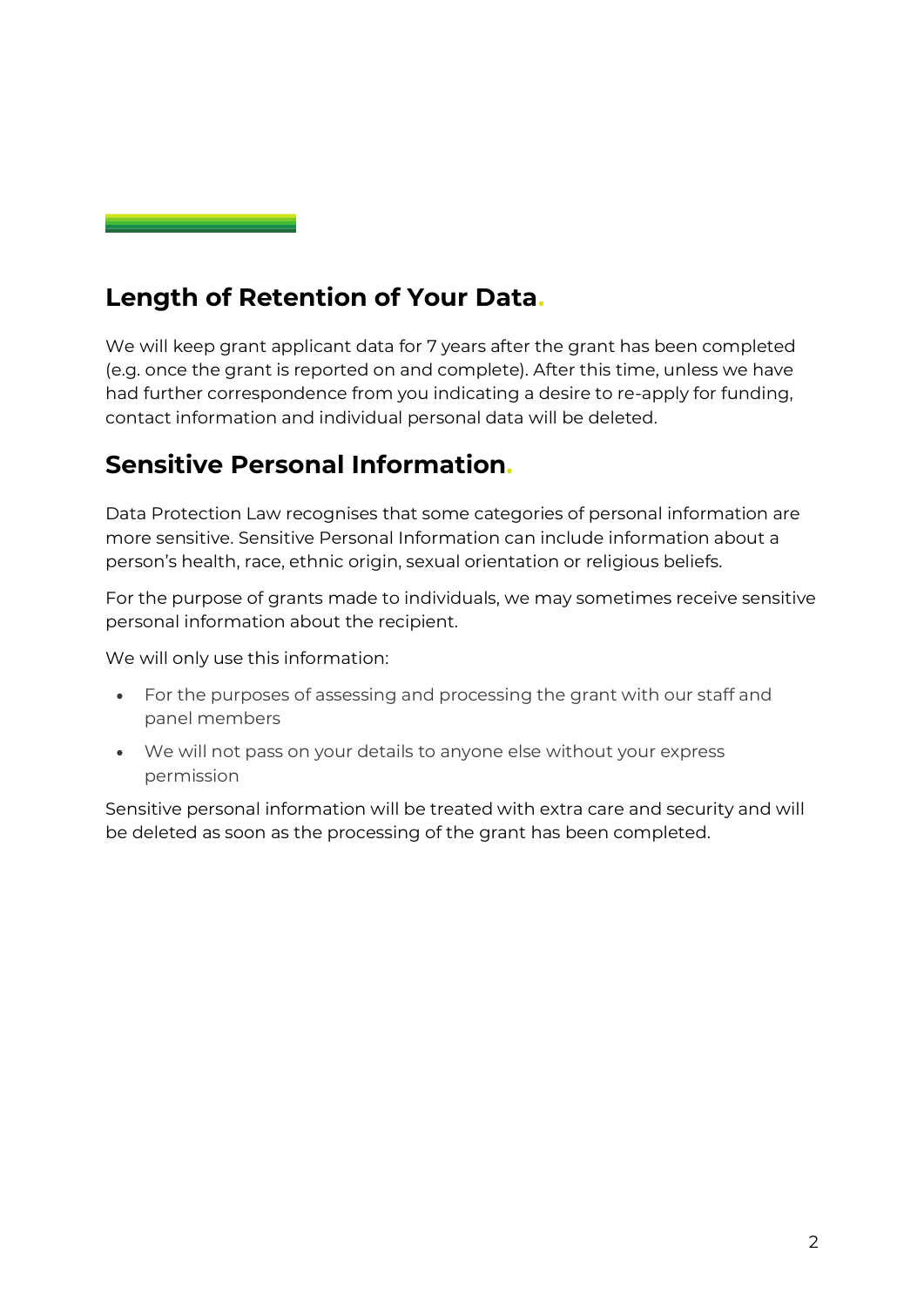# **Organisational Grant Applicants.**

We collect the following classes of information from individuals applying for grants on behalf of **organisations**:

- Name of the organisation and key contact details
- Name and data of the person making the grant application and their contact information
- Details about the aims of the organisation
- Financial information, such as accounts submitted to the charity commission
- Purpose and details about the grant application
- Details of any subsequent grant made

#### **Length of Retention of Your Data.**

We will keep basic information about the organisation applying for the grant, such as organisation name, amount awarded and purpose of the grant, on a permanent basis. If there is no further contact or activity involving the organisation after 7 years of the grant being completed, unless we have had further correspondence from you indicating a desire to re-apply for funding, contact information and individual personal data will be deleted.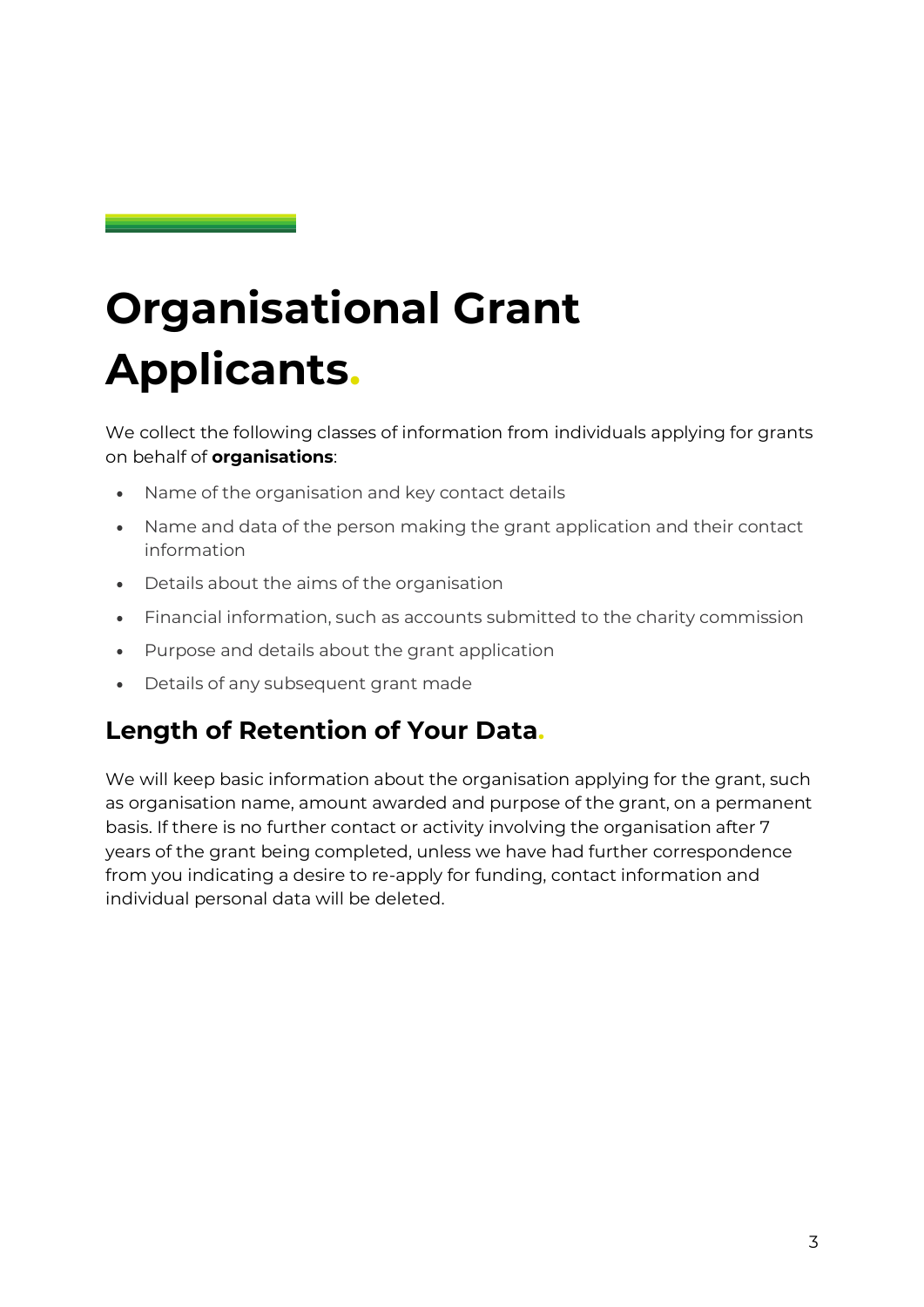### **Referees.**

We receive basic information about referees in order to process grants to individuals and organisations. The purpose of collecting this information is to contact referees to request a reference for the relevant person or group. The information we collect is:

- Name, address, email address and phone number of referee
- Organisation if applicable
- Relationship to applicant

#### **Length of Retention of Your Data (Referees).**

Relationships between the Foundation and our grant referees are usually ongoing, particularly in the case of grants to individuals, where referees will often continue to refer new individual beneficiaries to us on an ongoing basis. We will therefore hold this data for as long as the relationship exists, or until it is no longer needed.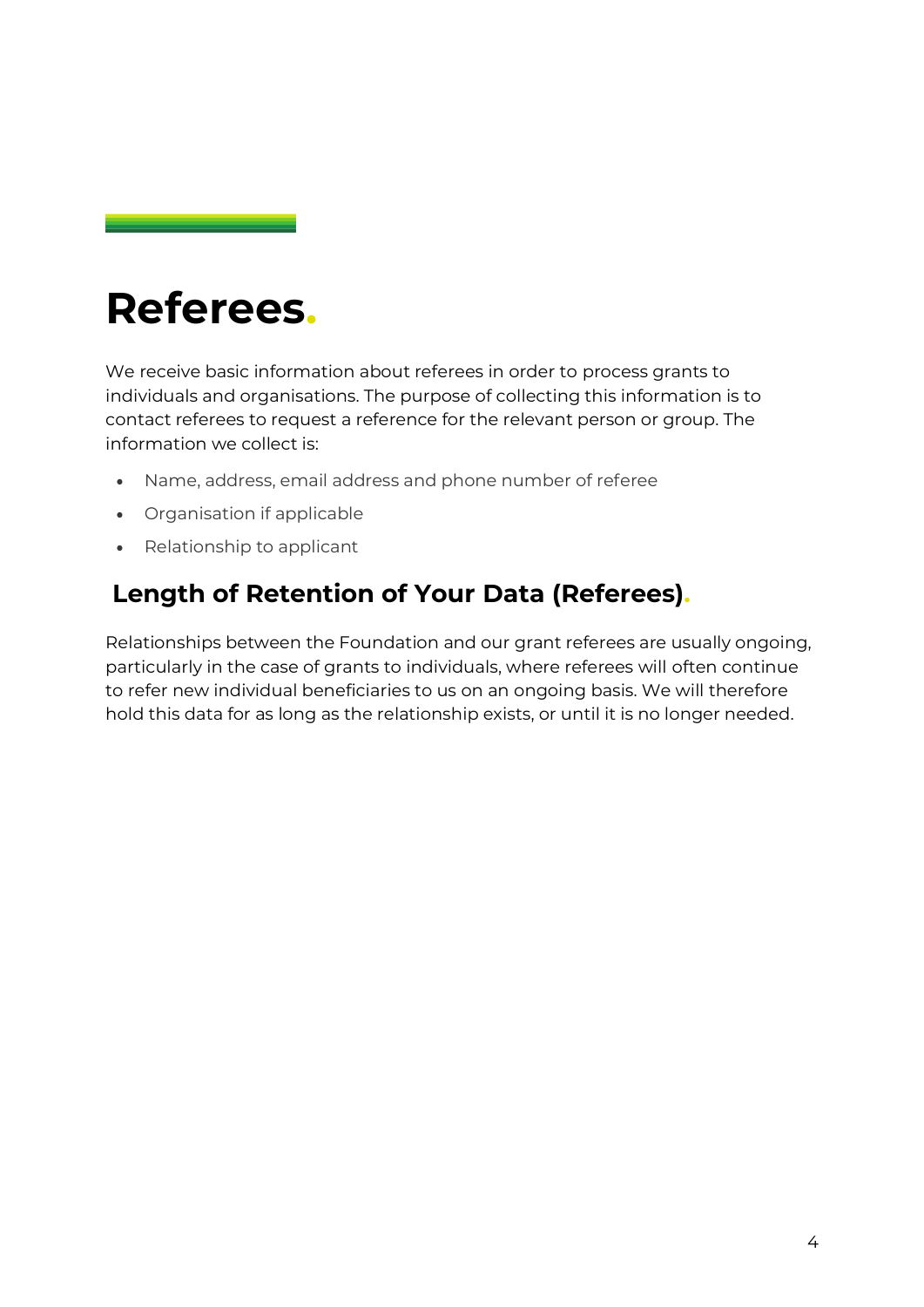### **Donors.**

Our Trustees note that the Foundation has an identified Legitimate Interest, which is the lawful basis for processing data about our Donors.

Inspiring philanthropy and the provision of philanthropic services is our core mission as a charity.

The core purposes of our data processing are to:

- build financial support for the Community Foundation
- send communications to you about the Community Foundation
- administer donations
- promote the aims and objectives of the Community Foundation

We may use data obtained other than from you to ensure that your contact details are up to date, and to ensure that appropriate due diligence is carried out to safeguard the assets and reputation of the Community Foundation.

We MAY collect the following classes of information:

- Name(s) and address, email, phone number and other relevant contact details and communication preferences
- Records of donations, Gift Aid status etc.
- Information about our relationship with you, correspondence, meeting notes, attendance at events etc.
- Information necessary for us to manage funds you have established or supported
- Relevant family or friends' information including information on successor advisors
- Occupation, skills, professional activity and network(s) and connections in Derbyshire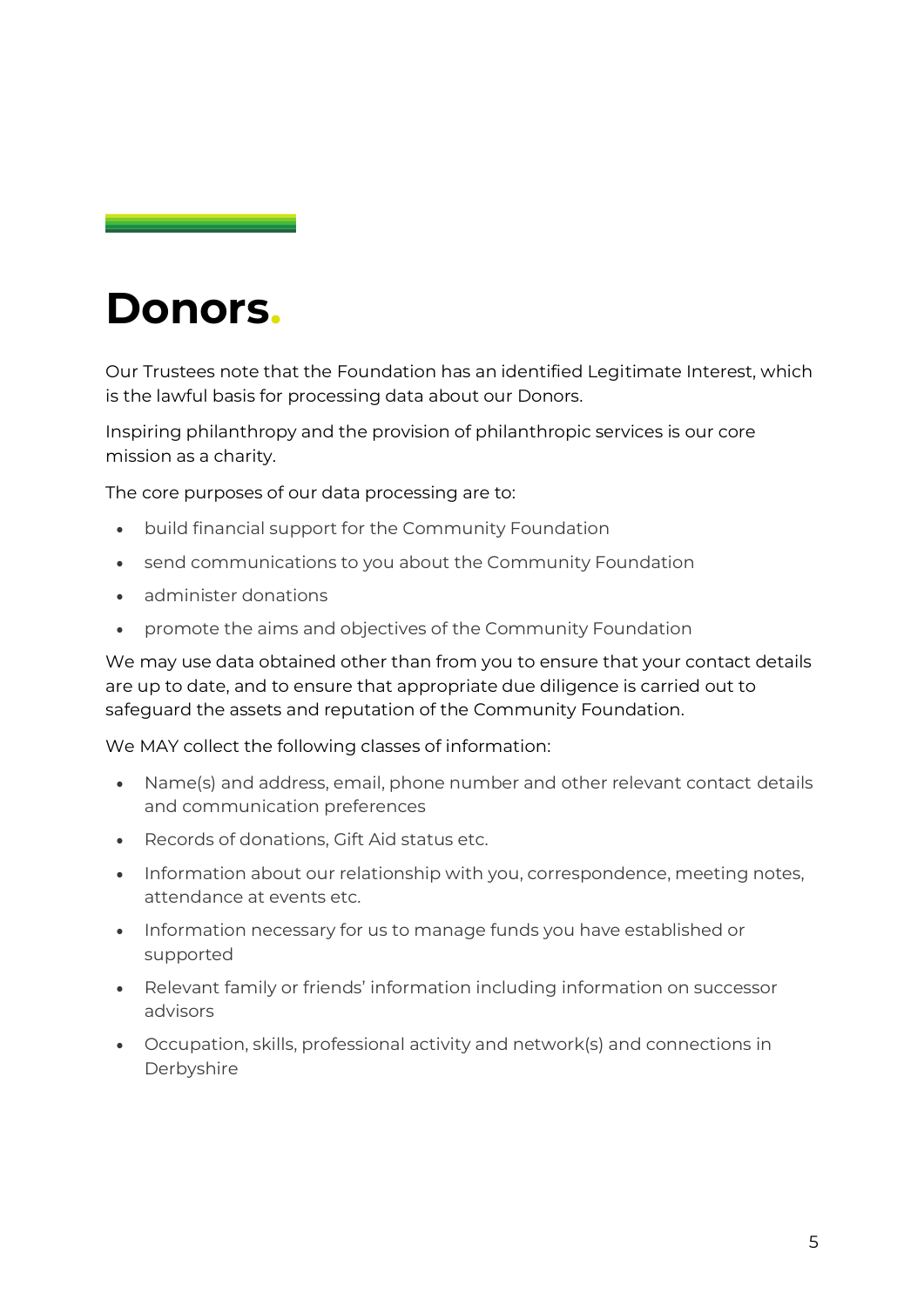

#### **Length of Data Retention (Donors).**

Relationships between Donors and the Foundation are often long term, and so we expect to keep your personal data and contact for as long as that relationship exists, or until we no longer need it.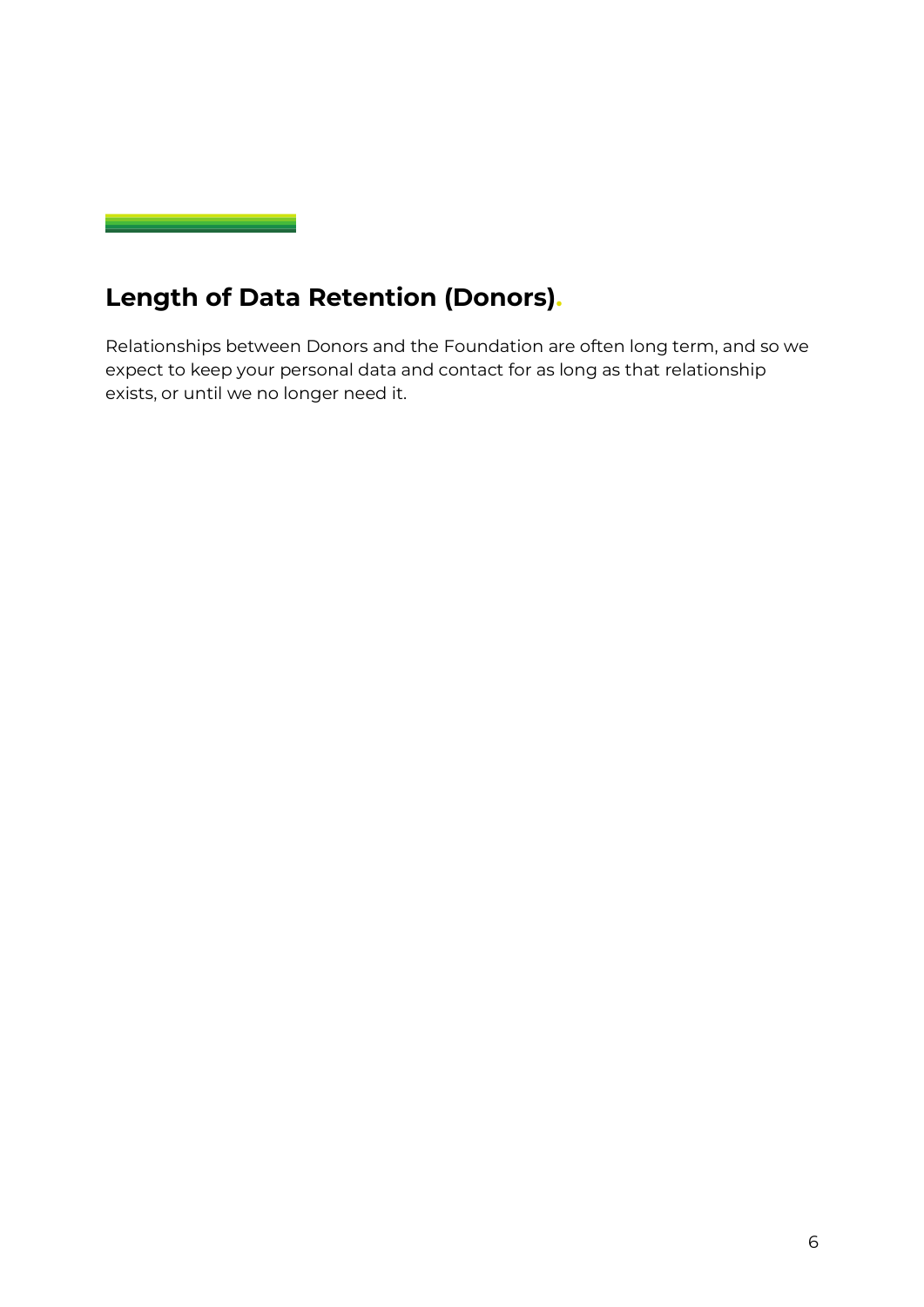### **Prospective Donors.**

Our Trustees note that the Foundation has an identified Legitimate Interest, which is the lawful basis for processing data about our Prospective Donors.

Inspiring philanthropy and the provision of philanthropic services is our core mission as a charity.

We collect the information below to identify and engage with individuals or families whom we have reason to believe may be interested in becoming donors to the Foundation. The core purpose of holding this data is:

- For the purpose of developing philanthropy, specifically by building new relationships and sharing how the Foundation can facilitate local giving for maximum effect.
- Inspiring philanthropy and the provision of philanthropic services being our core mission as a charity.

We MAY collect the following information:

- Name, address, phone number and email address
- Information about our relationship with you, including how we were introduced, past correspondence, meeting notes etc
- Occupation, skills, professional activity and network(s) and connections in Derbyshire

#### **Length of Data Retention (Prospective Donors).**

Relationships between Prospective Donors and the Community Foundation are often long term, and we expect to hold your data for as long as we believe there is an active interest from you in finding out more about the Community Foundation.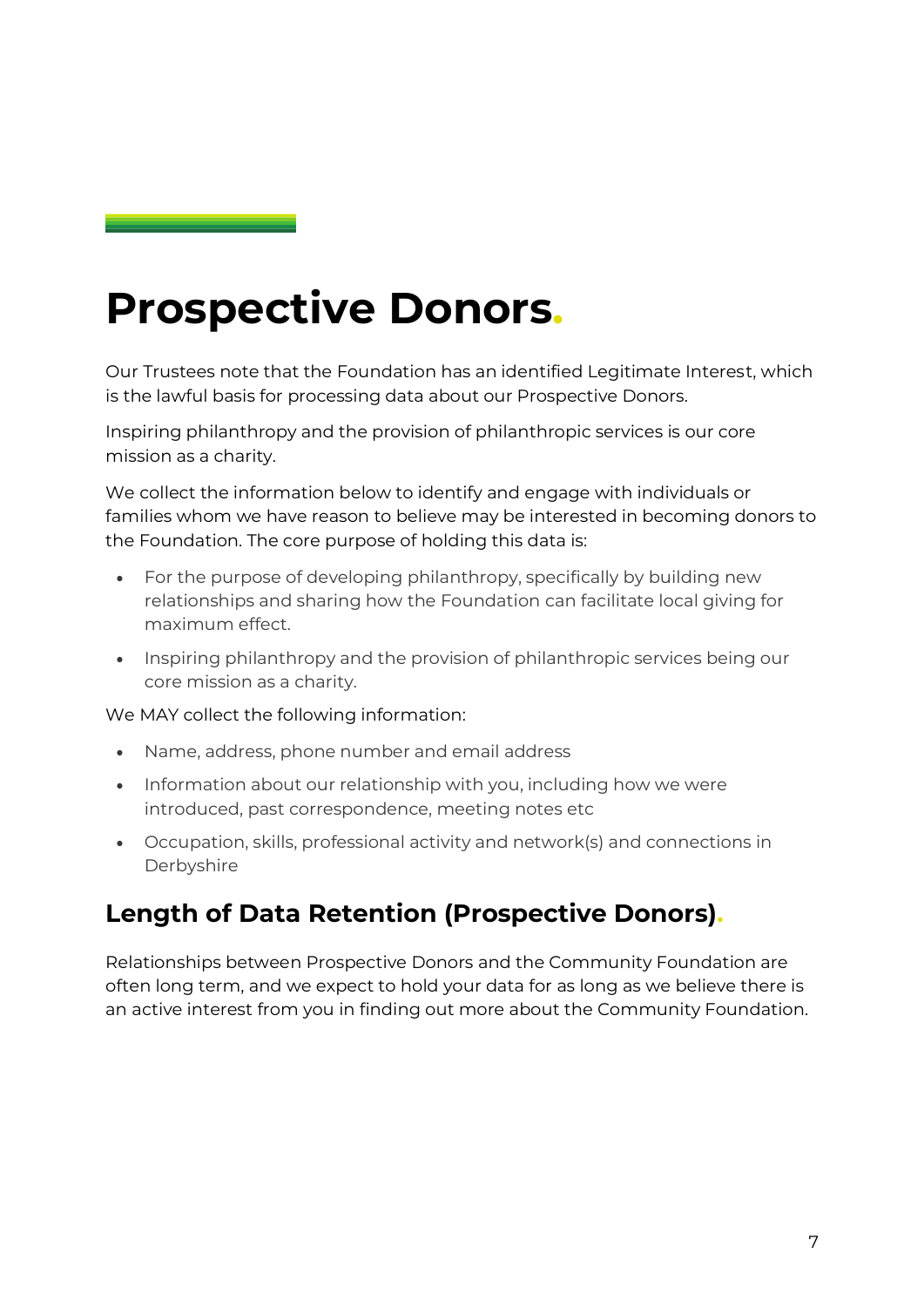# **Partners and Network of Foundation Supporters.**

Our Trustees note that the Foundation has an identified Legitimate Interest, which is the lawful basis for processing data about our Partners and network of Foundation Supporters (such as professional advisors, local Councillors and others).

Inspiring philanthropy and the provision of philanthropic services is our core mission as a charity.

The processing of data is necessary to meet a specific organisational objective of the Foundation; it enables people to know about the Foundation as their go-to local charity facilitating giving and provides wide community benefit by supporting local communities and individuals in need.

We collect the information described below in order to promote and share the activities and events of Foundation Derbyshire with you.

We collect the following classes of information:

- Name(s) and address, email, phone number and other relevant contact details and communication preferences
- Information about our relationship with you, correspondence, meeting notes, attendance at events etc.
- Occupation, skills, professional activity and network(s) and connections in Derbyshire

#### **Length of Data Retention for Partners and Network of Foundation Supporters.**

Relationships between our partners/supporters and the Community Foundation are often long term, and so we expect to keep your data for as long as that relationship exists, or until we no longer need it.